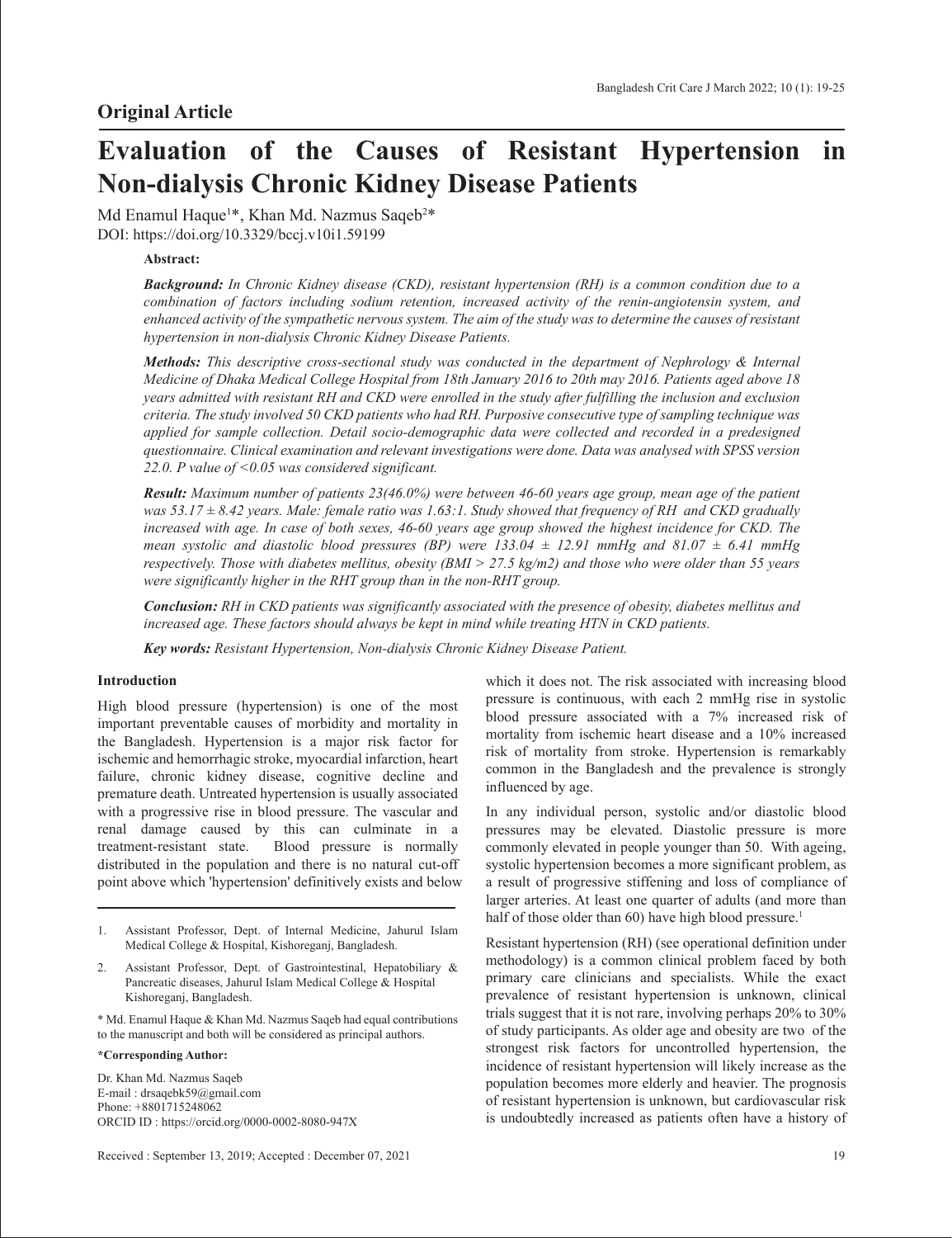long-standing, severe hypertension complicated by multiple other cardiovascular risk factors such as obesity, sleep apnea, diabetes, and chronic kidney disease. The diagnosis of resistant hypertension requires use of good blood pressure technique to confirm persistently elevated blood pressure levels.

Pseudo-resistance, including lack of blood pressure control secondary to poor medication adherence or white coat hypertension, must be excluded. Resistant hypertension is almost always multifactorial in etiology. Successful treatment requires identification and reversal of lifestyle factors contributing to treatment resistance; diagnosis and appropriate treatment of secondary causes of hypertension; and use of effective multidrug regimens. As a subgroup, patients with resistant hypertension have not been widely studied. Observational assessments have allowed for identification of demographic and lifestyle characteristics associated with resistant hypertension, and the role of secondary causes of hypertension in promoting treatment resistance is well documented; however, identification of broader mechanisms of treatment resistance is lacking. In particular, attempts to elucidate potential genetic causes of resistant hypertension have been limited. Recommendations for the pharmacological treatment of resistant hypertension remain largely empiric due to the lack of systematic assessments of 3 or 4 drug combinations.

Studies of RH are limited by the high cardiovascular risk of patients within this subgroup, which generally precludes safe withdrawal of medications; the presence of multiple disease processes (e.g., sleep apnea, diabetes, chronic kidney disease, and atherosclerotic disease) and their associated medical therapies, which confound interpretation of study results; and the difficulty in enrolling large numbers of study participants. Expanding our understanding of the causes of RH and thereby potentially allowing for more effective prevention and/or treatment will be essential to improve the long-term clinical management of this disorder.<sup>2</sup>

The prevalence of RH is unknown. Cross- sectional studies and hypertension outcome studies suggest, however, that it is not uncommon. In a recent analysis of National Health and Nutrition Examination Survey (NHANES) participants being treated for hypertension, only 53% were controlled to <140/90 mm Hg. In a cross-sectional analysis of Framingham Heart Study participants, only 48% of treated participants were controlled to <140/90 mm Hg and less than 40% of elderly participants (>75 years of age) were at a goal blood pressure.3 Among higher- risk populations and, in particular, with application of the lower goal blood pressures recommended in the Seventh Report of the Joint National Committee on Prevention, Detection, Evaluation, and Treatment of High Blood Pressure (JNC 7) for patients with diabetes mellitus or chronic kidney disease (CKD) (see operational definition under methodology), the proportion of uncontrolled patients is even higher. Of NHANES participants with chronic kidney disease, only 37% were controlled to  $\leq$ 130/80 mm Hg<sup>4</sup> and only 25% of participants with diabetes were controlled to  $\leq$ 130/85 mm Hg.<sup>5</sup>

Uncontrolled hypertension is not synonymous with RH. The former includes patients who lack blood pressure control secondary to poor adherence and/or an inadequate treatment regimen, as well as those with true treatment resistance. To accurately determine the prevalence of resistant hypertension, a forced titration study of a large, diverse hypertensive cohort would be required. The aim of the study was to determine the causes of resistant hypertension in non-dialysis CKD patients.

## **Methodology**

This observational descriptive study was done in the department of Medicine and Nephrology, Dhaka Medical College Hospital, Dhaka from 18th January 2016 to 20th may 2016. Purposive consecutive type of non-probability sampling was applied. All the data were recorded in a preformed structured questionnaire. CKD patients with resistant hypertension who were not undergoing dialysis, having an age of more than 18 years willing to give voluntary consent were included in the study. Those unwilling to give voluntary consent were excluded from the study. Prior to the commencement of this study, the research protocol was approved by the ethical committee of Dhaka Medical College Hospital. The aims and objectives of the study along with its procedure, method, risks & benefits of this study explained to the respondents in easily understandable local language and then informed written consent was taken from each patient or relatives. Necessary investigations were done and recorded in the data collection sheet.

## Operational definitions:

Resistant Hypertension: Hypertension is defined "resistant" (RH) when blood pressure (BP) levels persist above the therapeutic target (<140/90 mmHg for general population and <130/80 mmHg for patients with diabetes mellitus or chronic kidney disease (CKD)), despite the use of at least three antihypertensive drugs at full dose, including the diuretic. Furthermore, according to the current definition, also hypertensive patients who reach BP target by means of four or more drugs are considered resistant.<sup>6,7</sup>

CKD: Kidney damage for ≥3 months, as defined by structural or functional abnormalities of the kidney, with or without decreased GFR or GFR <60 mL/min/1.73m2 for  $\geq$ 3 months, with or without kidney damage.<sup>8</sup>

## Statistics:

After collection of all the required data, they were checked, verified for consistency and then tabulated and analyzed by the computer using the SPSS version 22.0. (SPSS Inc., Chicago, Illinois, USA). Variables were expressed as frequencies and percentages. Binary logistic regression analysis was done to evaluate the probable risk factors of RH in non-dialysis CKD patients. A p-value of  $< 0.05$  was considered as significant.

## **Results**

Three hundred and ten non-dialysis CKD patients with hypertension were invited for the study, of which 277 consented to participate in the study and completed the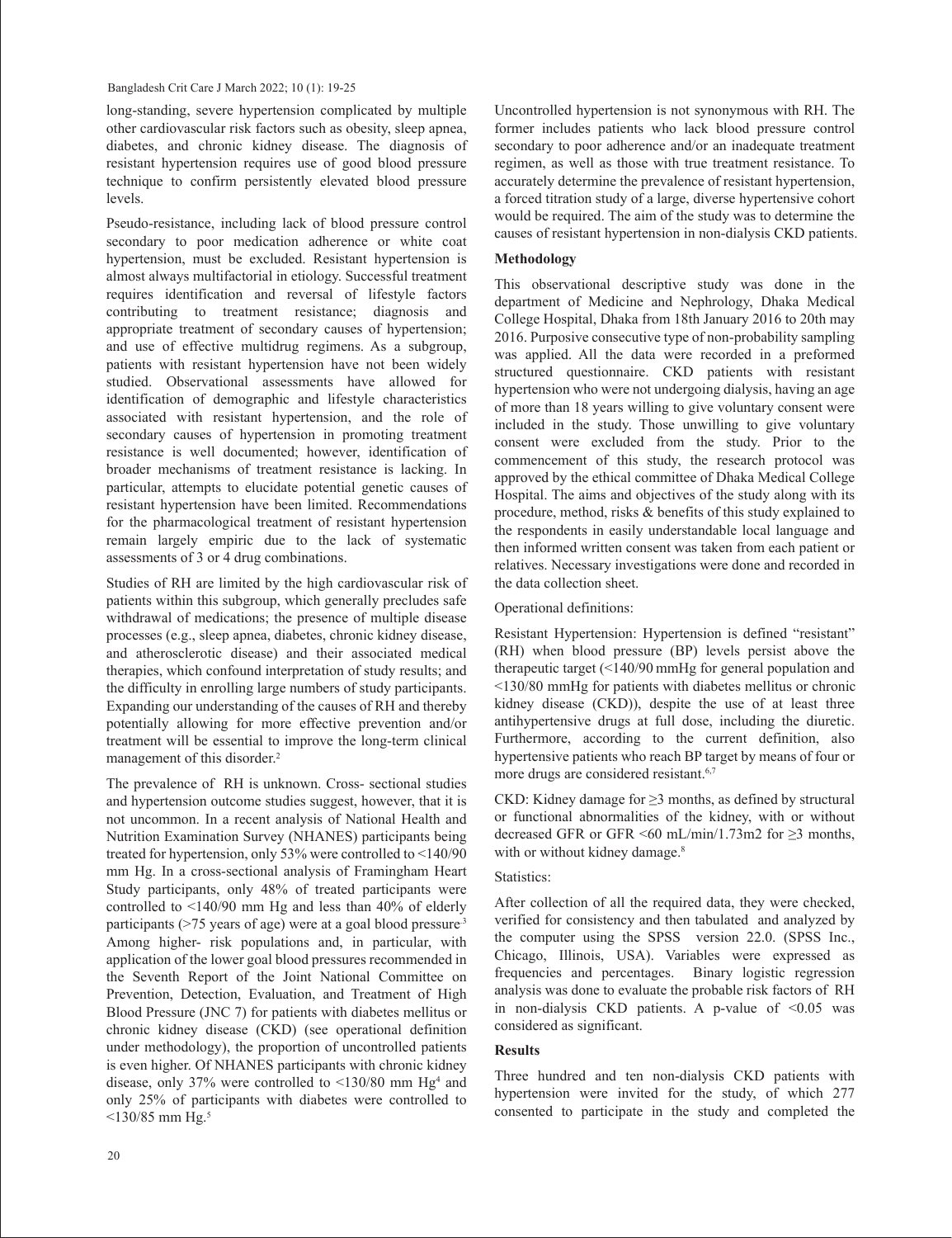questionnaires (response rate  $-86.6%$ ). Among them 50 had RH and 227 did not have RH . Among the patients with RH maximum number of patients 23(46.0%) were between 46-60 years age group with a mean age of  $53.17 \pm 8.42$  years. Male: female ratio was 1.63:1. Study showed that frequency of RH and CKD gradually increased with raised age.

The mean systolic and diastolic blood pressures (BP) were  $133.04 \pm 12.91$  mmHg and  $81.07 \pm 6.41$  mmHg respectively and 74% ( $n = 37$ ) of them were admitted to hospital at least once due to a complication arising from hypertension (heart failure, cardio-/cerebrovascular disease, renal failure, hypertensive emergency, and etc.). Those with diabetes mellitus, obesity (BMI  $> 27.5 \text{ kg/m}^2$ ) and those who were older than 55 years were significantly higher in the RH group than in the non-RH group. Majority of the study population had one or more comorbidities. Ischemic heart disease (90.6%), hyperlipidemia (49.1%) and diabetes mellitus (69.9%) were the commonest co-morbidities. Among the 50 cases of RH with non-dialysis CKD patients, 32% were in the older age group, 42% were diabetic and 68% had a history of Nonsteroidal anti-inflammatory drugs ingestion for long duration. Obstructive sleep apnea and obesity was seen in 12% and 14% of cases respectively. Among these 50 patients, with resistant hypertension, 37 of them were using 3 antihypertensive drugs including a diuretic and 13 were having 4 or more anti-hypertensive drugs.

In this study majority of patients (74%) were in stage IV of CKD and 24% were in stage III of CKD. Patients are generally admitted in tertiary level hospital after development of sign, symptoms or referred from primary/secondary level hospitals, so stage I was nil in our study. All the patients with resistant hypertension were compliant with their therapeutic regime and majority (93.9%) of the patients in the non-resistant hypertensive group was also compliant. Table 1 summarizes the anti-hypertensive drugs and other drugs used in the study population. The most commonly used anti-hypertensive drug was ACE inhibitors (54.5%) followed by β-blockers (51.6%) and Calcium Channel Blockers (CCBs) (47.3%). In the resistant hypertension group, the most commonly used anti-hypertensive drug was β-blockers (71.7%) followed by ACE inhibitors (69.8%) and CCBs (54.7%). The usage of ACE inhibitors, α-blockers, β-blockers, furosemide, spironolactone and thiazide diuretics were more common in the RH group than in the non RH group (Table 1).

No significant difference was observed between the RH and non-RH groups for the following modifiable and non-modifiable cardio-vascular risk factors: gender, family history, high salt intake, smoking, alcohol consumption and hyperlipidemia (Table 2). Those with diabetes mellitus, obesity ( $BMI > 27.5 \text{ kg/m2}$ ) and those who were older than 55 years were significantly higher in the resistant hypertension group than in the non-resistant hypertension group.

In the binary logistic regression analysis older age (OR: 1.36, 95%CI 1.14–1.56), longer duration of hypertension (OR: 1.76, 95% CI 1.26– 2.28), presence of diabetes mellitus (OR: 1.67, 95% CI 1.31–1.97) and being obese (OR: 1.84, 95% CI 1.04–3.26) were significantly associated with resistant hypertension in non-dialysis CKD patients.(Table 3)

| lable 1:             |                    |                                |                                     |           |  |  |  |
|----------------------|--------------------|--------------------------------|-------------------------------------|-----------|--|--|--|
| Name of drug         |                    | p-value*                       |                                     |           |  |  |  |
|                      | All<br>$(n = 277)$ | <b>Resistant</b><br>$(n = 50)$ | <b>Non resistant</b><br>$(n = 227)$ |           |  |  |  |
| <b>ACEI</b>          | $151(54.5\%)$      | $37(69.8\%)$                   | $114(50.9\%)$                       | < 0.05    |  |  |  |
| $\alpha$ -blockers   | $21(7.6\%)$        | $14(26.4\%)$                   | $7(3.1\%)$                          | < 0.001   |  |  |  |
| ARB                  | 94 (33.9%)         | 22(41.5%)                      | $72(32.1\%)$                        | <b>NS</b> |  |  |  |
| $\beta$ -blockers    | $143(51.6\%)$      | 38(71.7%)                      | $105(46.9\%)$                       | < 0.01    |  |  |  |
| <b>CCBs</b>          | $131(47.3\%)$      | 29(54.7%)                      | $102(45.5\%)$                       | <b>NS</b> |  |  |  |
| Furosemide           | 59 (21.3%)         | $26(49.1\%)$                   | 33 (14.7%)                          | < 0.001   |  |  |  |
| Spironolactone       | $8(2.9\%)$         | $6(11.3\%)$                    | $2(0.9\%)$                          | < 0.01    |  |  |  |
| Thiazide             | 34 (12.3%)         | $16(30.2\%)$                   | $18(8.0\%)$                         | < 0.001   |  |  |  |
| Other drugs          |                    |                                |                                     |           |  |  |  |
| Anti-platelets       | $201(72.6\%)$      | $37(69.8\%)$                   | 174(77.7%)                          | <b>NS</b> |  |  |  |
| Lipid lowering drugs | $152(54.9\%)$      | $25(47.1\%)$                   | 127(56.7%)                          | <b>NS</b> |  |  |  |
| Nitrates             | $139(50.2\%)$      | $26(49.1\%)$                   | $113(50.4\%)$                       | <b>NS</b> |  |  |  |
|                      |                    |                                |                                     |           |  |  |  |

 $T = 1.1$ 

ACEI: Angiotensin Converting Enzyme Inhibitors, ARB: Angiotensin-II Receptor Blockers, CCB: Calcium Channel Blockers, NS: Not Significant.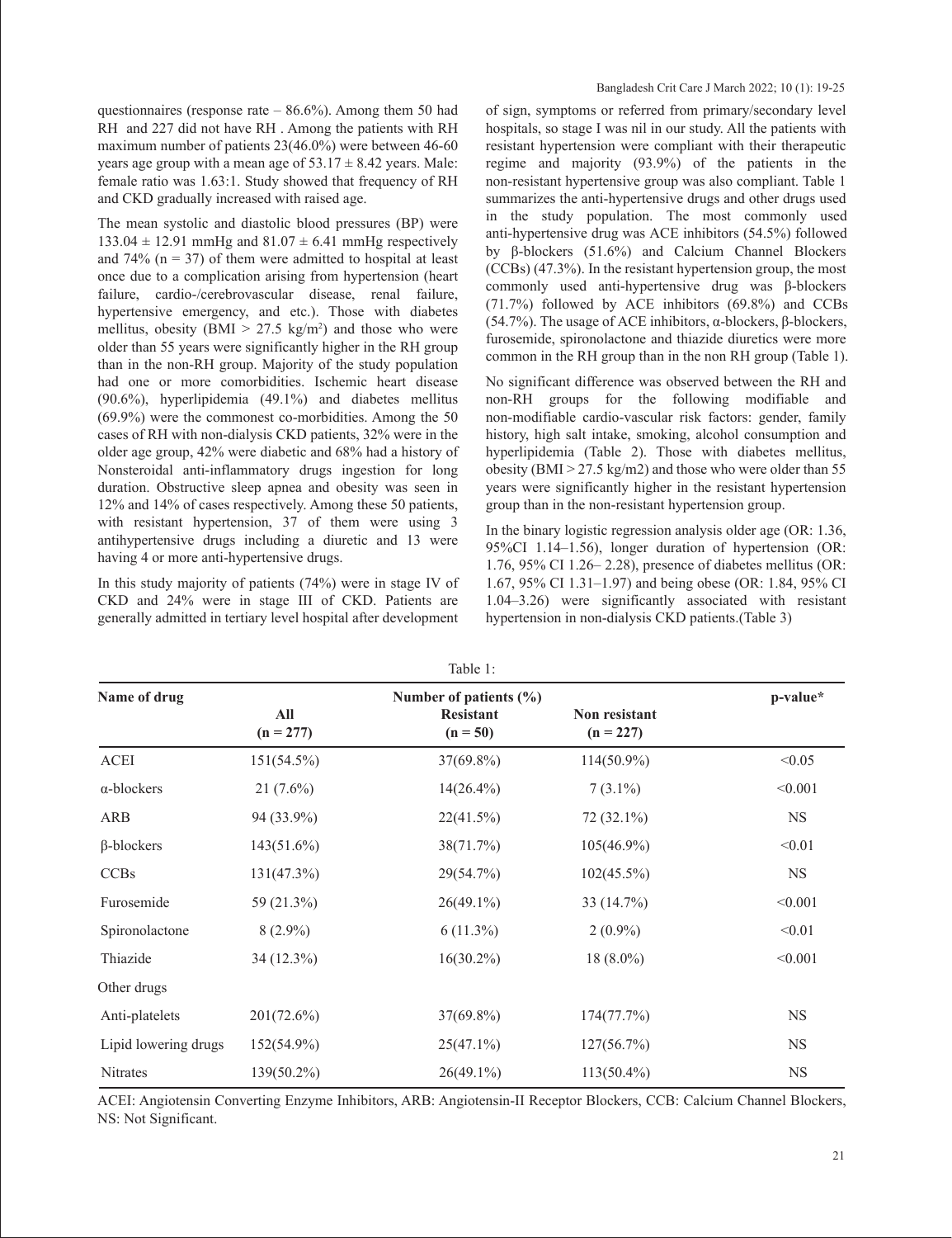Bangladesh Crit Care J March 2022; 10 (1): 19-25

| <b>Risk factors</b>                          |                    | Number of patients $(\% )$     |                                     |            |
|----------------------------------------------|--------------------|--------------------------------|-------------------------------------|------------|
|                                              | All<br>$(n = 277)$ | <b>Resistant</b><br>$(n = 50)$ | <b>Non resistant</b><br>$(n = 227)$ | p-value    |
| Non modifiable                               |                    |                                |                                     |            |
| Age ( $>$ 55 years)                          | 202(72.9%)         | $46(86.8\%)$                   | $156(69.6\%)$                       | < 0.05     |
| Gender – Male                                | $139(50.2\%)$      | $28(52.8\%)$                   | $111(49.5\%)$                       | <b>NS</b>  |
| Gender – Female                              | $138(49.8\%)$      | 25(47.2%)                      | $113(50.4\%)$                       | <b>NS</b>  |
| Family history                               | $126(45.5\%)$      | 29(54.7%)                      | $97(43.3\%)$                        | <b>NS</b>  |
| Modifiable                                   |                    |                                |                                     |            |
| High salt intake                             | $61(22.0\%)$       | $12(22.6\%)$                   | 49 (21.9%)                          | <b>NS</b>  |
| Tobacco smoking                              | $16(5.8\%)$        | $1(1.9\%)$                     | $15(6.7\%)$                         | <b>NS</b>  |
| Hyperlipidemia                               | $142(51.3\%)$      | 24(45.3%)                      | 118(52.7%)                          | <b>NS</b>  |
| Diabetes mellitus                            | $111(40.1\%)$      | $30(56.6\%)$                   | 81 (36.2%)                          | ${}< 0.01$ |
| Obesity (BMI<br>$>$ 27.5 kg/m <sup>2</sup> ) | $18(66.8\%)$       | $42(79.2\%)$                   | 143 (63.8%)                         | ${}< 0.05$ |
| Alcohol consumption                          | $29(10.5\%)$       | $7(13.2\%)$                    | $22(9.8\%)$                         | <b>NS</b>  |

Table 2

BMI Body Mass Index, NS Not Significant;

Table 3

| <b>Risk factor</b>           | $\beta$ -coefficient (95% CI) | p-value   |  |
|------------------------------|-------------------------------|-----------|--|
| Age                          | $1.36(1.14-1.56)$             | < 0.05    |  |
| Gender - female              | Reference                     |           |  |
| male                         | $1.52(0.67 - 3.47)$           | <b>NS</b> |  |
| Duration of hypertension     | $1.76(1.26 - 2.28)$           | < 0.05    |  |
| Current smoking - non-smoker | Reference                     |           |  |
| smoker                       | $1.51(0.25-9.01)$             | <b>NS</b> |  |
| Alcohol consumption - no     | Reference                     |           |  |
| yes                          | $2.81(0.96 - 8.20)$           | <b>NS</b> |  |
| Diabetes Mellitus – absent   | Reference                     |           |  |
| present                      | $1.67(1.31 - 1.97)$           | < 0.05    |  |
| $IHD - absent$               | Reference                     |           |  |
| present                      | $0.59(0.12-2.50)$             | <b>NS</b> |  |
| $CKD - absent$               | Reference                     |           |  |
| present                      | $0.79(0.39-1.58)$             | <b>NS</b> |  |
| Hyperlipidemia - absent      | Reference                     |           |  |
| present                      | $1.16(0.54 - 2.48)$           | <b>NS</b> |  |
| Obesity - BMI <27.5          | Reference                     |           |  |
| <b>BMI</b><br>$> = 27.5$     | $1.84(1.04 - 3.26)$           | < 0.05    |  |
| High salt intake – absent    | Reference                     |           |  |
| present                      | $1.96(0.94 - 2.95)$           | <b>NS</b> |  |

IHD: Ischemic Heart disease NS: Non significant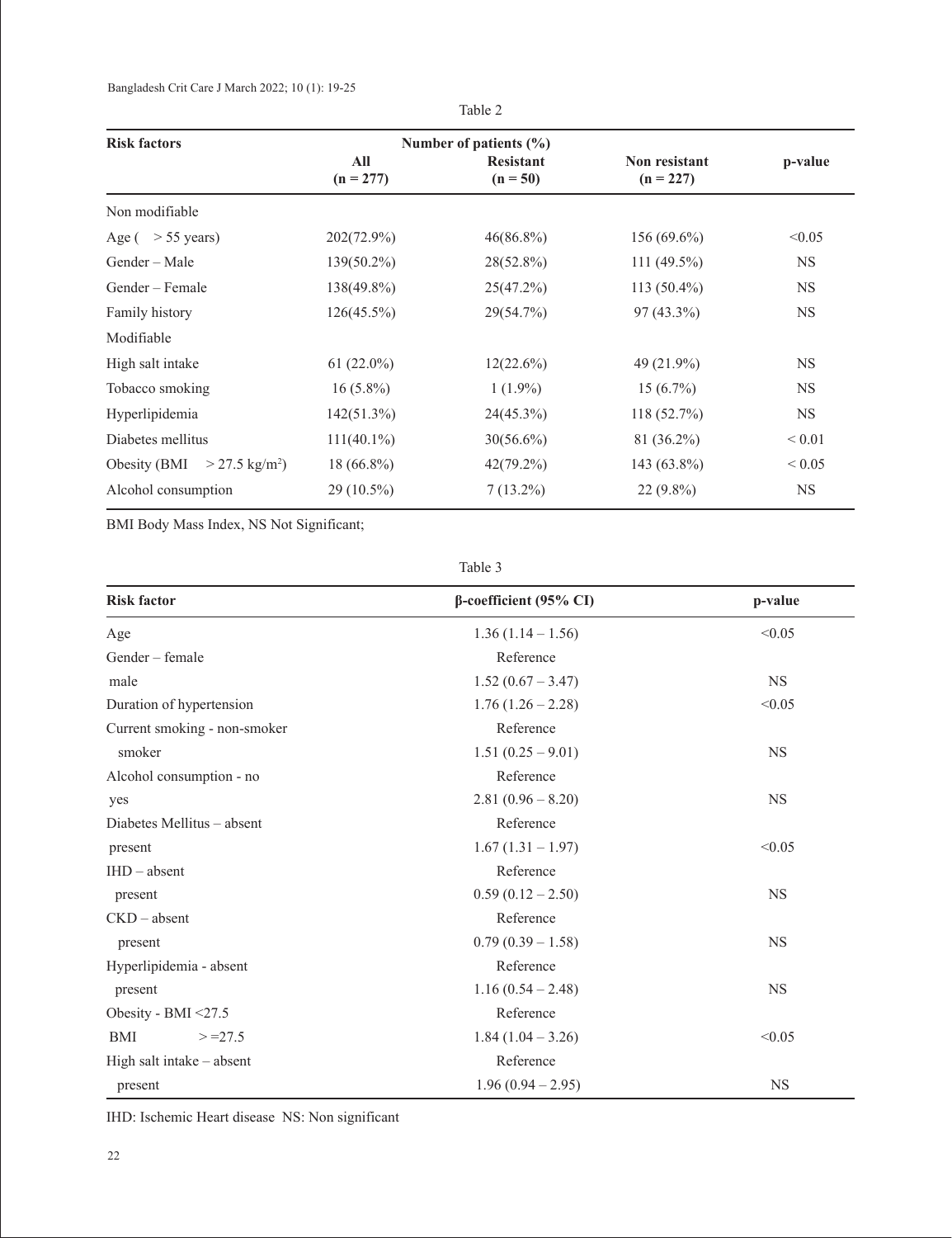#### **Discussion**

Maximum number of patients 23(46.0%) were between 46-60 years age group. Mean age of the patient was  $53.17 \pm 8.42$ years. Male: female ratio was 1.63:1. Study shows that frequency of resistant HTN in CKD patient gradually increased with raised age. In case of male and female 46-60 years showed the highest incidence for CKD. Findings correlate with the results of similar studies at home and abroad, e.g., with the results of Kumara et al (2013).<sup>9</sup>

In developed countries the prevalence of RH in non-dialysis CKD patients increase with age and the peak incidence is found in 7th and 8th decades. In our study we found that the incidence of disease declined sharply after the age of 60 years. This difference may be due to the fact that in our country life expectancy is lower than those of the developed countries due to the poor health-care facilities and lack of confidence of patient's attendance regarding the prolong time and lengthy treatment procedure of such disease. The reason for disparity in peak age range among RH in non-dialysis CKD patients from developed countries and our study population may be related to genetics, sociocultural factors, access to diagnostic tools, therapeutic modalities and the pattern of diseases causing RH.

Our results demonstrate that blood pressure control rates are suboptimal in 41.1% of the hypertensive population, similar to reports from developed western countries<sup>10-12</sup>. This suboptimal hypertension control includes two different entities; uncontrolled/poorly controlled hypertension and RH. Uncontrolled hypertension is lack of blood pressure control secondary to poor adherence and/or an inadequate therapeutic regimen, while treatment of resistance is suboptimal blood pressure control despite using optimal therapy. Many studies have suggested the prevalence of uncontrolled hypertension to be around 50% of patients being treated for hypertension $13,14$ .

In the present study, deficiencies in the quality of hypertension management were observed despite the fact that patients were assessed frequently and had satisfactory compliance. The proportion of poorly controlled hypertensive patients with sub optimal drug management was 27.8%. It is the physicians' failure to increase the intensity of treatment among patients with uncontrolled hypertension, a phenomenon known as therapeutic inertia. Distinguishing therapeutic inertia from other causes for uncontrolled hypertension is an important initial step to identify strategies to improve care offered to these patients. Majority of patients in both resistant (79.2%) and non-resistant (63.8%) hypertension groups were obese. Obesity is recognized as the sixth most important risk factor contributing to the overall burden of HTN worldwide<sup>15</sup>. Studies have shown that the cardiovascular risks in those with obesity are not significantly increased unless hypertension is present<sup>16</sup>. This observation emphasizes the role of hypertension as a mediator through which obesity may cause cardiovascular disease. Our results also demonstrate that obesity was a significant factor associated with resistant hypertension in the logistic regression analysis. Obesity is associated with more severe hypertension, a need for an increased number of medications

and a decreased likelihood of achieving blood pressure control 2. The impact of body weight change on the prognosis in these patients is potentially of relevance when planning future treatment strategies for uncontrolled hypertension and its cardiovascular consequences.

This epidemic of obesity and obesity-related hypertension is paralleled by an alarming increase in the incidence of diabetes mellitus and CKD. We observed a statistically significant relationship between diabetes mellitus and resistant hypertension in the logistic regression analysis. Hypertension in diabetics interferes with the rate of development and progression of diabetic complications, which in turn aggravates the hypertensive disease. It appears to be universally accepted that the tight treatment regimens for hypertension in diabetics reduces cardiovascular risk and slows the rate of progression of diabetic complications such as diabetic nephropathy. Hypertension is usually linked with renal disease and it is both a cause and a complication of hypertension. Furthermore, blood pressure, plasma glucose, and lipids are continuous variables that exert a dose-dependent effect on cardiovascular risk<sup>17</sup>.

RH represents a different phenotype to the general population and it is reasonable to assume that genetic factors play a greater role in pathogenesis. In one of the few genetic evaluations of patients with resistant hypertension, investigators in Finland found that 2β ENaC and γENaC gene variants were significantly more prevalent in the patients with resistant hypertension than in the normotensive controls<sup>18</sup>. A particular allele of the CYP3A5 enzyme that plays an important role in the metabolism of cortisol and corticosterone has been associated in African-American patients with higher systolic blood pressure levels in normotensive participants and in hypertension that is more resistant to treatment<sup>19, 20</sup>.

Inducible nitric oxide synthase (iNOS) is another important enzyme regulating blood pressure . Studies have shown that the g.2087G  $> A$  polymorphism in the iNOS gene affects the susceptibility to hypertension. Moreover, the S-C-A haplotype is also associated with responsiveness to antihypertensive therapy21. The calcium/calmodulin-dependent kinase IV (CaMKIV) seems to be involved in blood pressure regulation mediated via the control of endothelial nitric oxide synthase activity<sup>22</sup>. In addition, the Angiotensinogen AGT 235 T allele has also been shown to be an independent risk factor for resistant hypertension<sup>23</sup>.

The heptahelical G-protein-coupled receptors (GPCRs) represent one of the largest classes of cell-surface receptors, a wide variety of GPCRs are involved in blood pressure control. In addition, several intermediaries involved in the GPCR desensitization process, like the G-protein-coupled receptor kinases (GRKs) are important in the regulation of vascular tone. Of the seven mammalian GRKs, GRK2 seems to be the most relevant isoform at the cardiovascular level $24$ .

Identification of genetic influences on resistance to current therapies might also lead to development of new therapeutic targets. However, it is important to understand that a single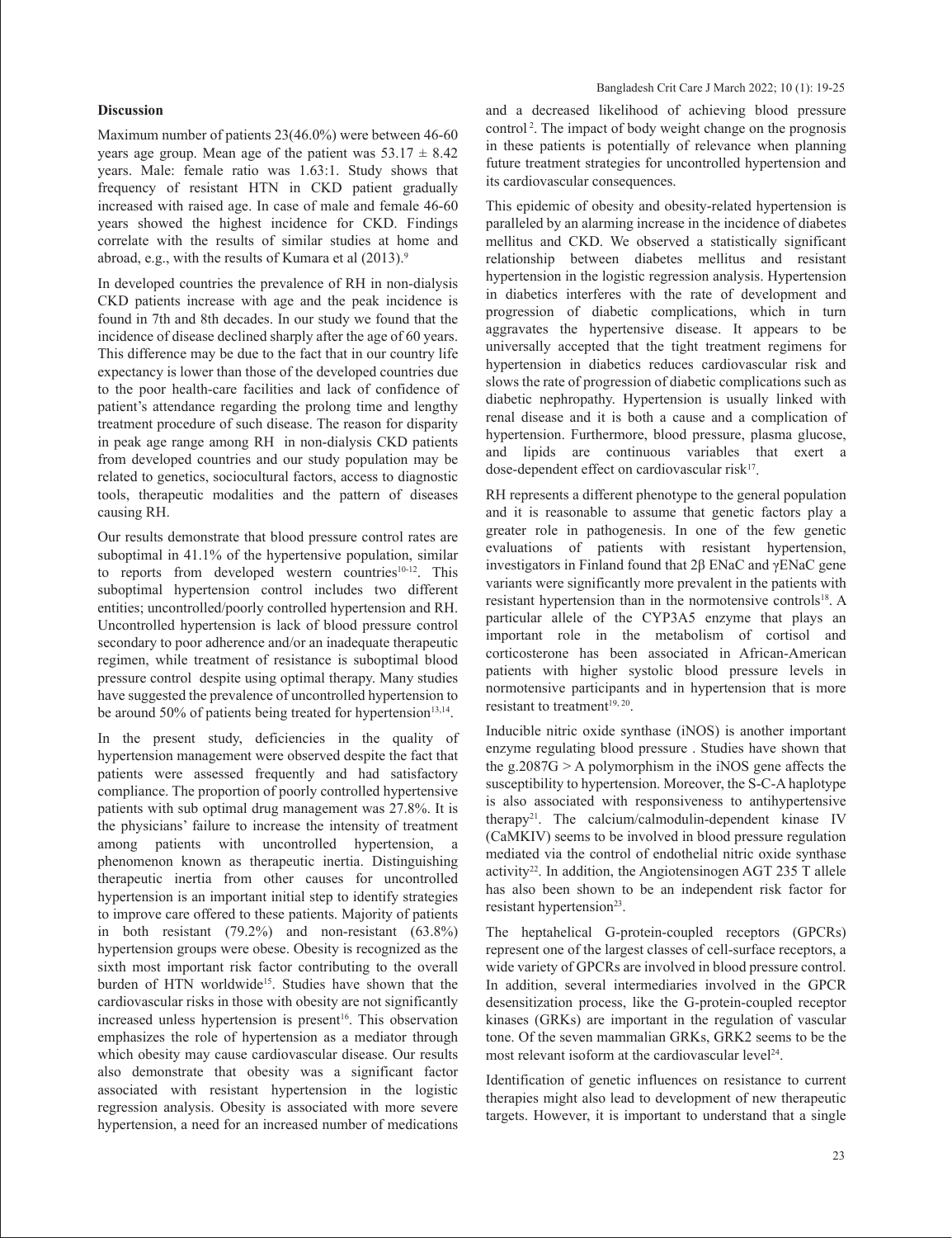Bangladesh Crit Care J March 2022; 10 (1): 19-25

genetic variant may not reveal significant associations with resistant hypertension because their effects may be dependent on gene-gene or gene-environment interactions.

There are a wide range of anti-hypertensive available for the treatment of hypertension. Among them diuretics play major role in blood pressure control. However, most of the patients (63.5%) in our study sample were not on any diuretic, including furosemide, spironolactone and thiazide diuretics. It has been said that combinations of the thiazide-type and potassium-sparing subclasses may be highly effective, providing nearly optimal therapy for some, and might be considered more often in the treatment of hypertension<sup>25</sup>. Treatment of hypertension using a diuretic-based strategy has been effective in preventing stroke and cardiac disease, a consistent finding from the earliest randomized clinical trials (1960s) to present-day large multi-centered studies such as ALLHAT 26.

In our study sample β-blockers were the second commonly used anti-hypertensive and there were 9 patients on sole β-blockers therapy of which 4 had uncontrolled blood pressure. ACE inhibitors are some of the most commonly prescribed medications for hypertension. ACE inhibitors are seen as more appropriate for first-line use when other high-risk conditions are present, such as diabetes. It is clear that it has an important role in the treatment of hypertension. In our study sample ACE inhibitors were the most commonly used anti-hypertensive drug. There were 13 patients on sole ACE inhibitor therapy, out of which 6 were having diabetes mellitus and 7 had uncontrolled blood pressure.

### **Conclusion**

Prevalence of RH in non-dialysis CKD patients is increasing day by day. Several factors seem to contribute to this rising prevalence. Among all of them the presence of obesity and diabetes mellitus and increasing age was significantly associated with the development of RH in non-dialysis CKD patients as proved by the binary logistic regression analysis. Therapeutic inertia seems to contribute significantly towards the presence of uncontrolled blood pressure, its role and causative factors need further evaluation.

# **References**

- 1. Hypertension in adults: diagnosis and management, NICE guideline, August 2011. Also available in https://www.nice.org.uk/ guidance/cg127/chapter/Introduction.
- 2. Calhoun DA, Jones D, Textor S, Goff DC, Murphy TP, Toto RD et al. Resistant Hypertension: Diagnosis, Evaluation and Treatment. Hypertension. 2008; 51:1403-1419.
- 3. Lloyd-Jones DM, Evans JC, Larson MG, O'Donnell CJ, Rocella EJ, Levy D. Differential control of systolic and diastolic blood pressure: factors associated with lack of blood pressure control in the community. Hypertension. 2000; 36: 594–599.
- 4. Peralta CA, Hicks LS, Chertow GM, Ayanian JZ, Vittinghoff E, Lin F, Shlipak MG. Control of hypertension in adults with chronic kidney disease in the United States. Hypertension. 2005; 45: 1119–1124.
- 5. Hajjar I, Kotchen TA. Trends in prevalence, awareness, treatment, and control of hypertension in the United States, 1988–2000. JAMA. 2003; 290: 199–206.
- 6. D. A. Calhoun, D. Jones, S. Textor, et al., "Resistant hypertension: diagnosis, evaluation, and treatment: a scientific statement from the American Heart Association Professional Education Committee of the Council for High Blood Pressure Research," Circulation, vol. 117, no. 25, pp. 510–526, 2008.
- 7. P. A. Sarafidis and G. L. Bakris, "Resistant hypertension: an overview of evaluation and treatment," Journal of the American College of Cardiology, vol. 52, no. 22, pp. 1749–1757, 2008.
- 8. KDOQI 2002 definition of CKD, Am J Kidney Dis 2002; 39:S1
- 9. 'Prevalence and risk factors for resistant hypertension among hypertensive patients from a developing country' BMC Research Notes20136:373, DOI: 10.1186/1756-0500-6-373, © Kumara et al.; licensee BioMed Central Ltd. 2013 Published: 21 September 2013
- 10. Oliveria SA, Lapuerta P, McCarthy BD, L'Italien GJ, Berlowitz DR, Asch SM: Physician-related barriers to the effective management of uncontrolled hypertension. Archives Internal Med. 2002, 162 (4): 413-420. 10.1001/archinte.162.4.413.
- 11. Berlowitz DR, Ash AS, Hickey EC, Friedman RH, Glickman M, Kader B, Moskowitz MA: Inadequate management of blood pressure in a hypertensive population. New Eng J Med. 1998, 339 (27): 1957-1963. 10.1056/NEJM199812313392701.
- 12. Knight EL, Bohn RL, Wang PS, Glynn RJ, Mogun H, Avorn J: Predictors of uncontrolled hypertension in ambulatory patients. Hypertension. 2001, 38 (4): 809-814. 10.1161/hy0901.091681.
- 13. Hajjar I, Kotchen TA: Trends in prevalence, awareness, treatment, and control of hypertension in the United States, 1988–2000. JAMA. 2003, 290 (2): 199-206. 10.1001/jama.290.2.199.
- 14. Lloyd-Jones DM, Evans JC, Larson MG, O'Donnell CJ, Roccella EJ, Levy D: Differential control of systolic and diastolic blood pressure : factors associated with lack of blood pressure control in the community. Hypertension. 2000, 36 (4): 594-599. 10.1161/01.HYP.36.4.594.
- 15. Haslam DW, James WP: Obesity. Lancet. 2005, 366 (9492): 1197-1209. 10.1016/S0140-6736(05)67483-1.
- 16. Thomas F, Bean K, Pannier B, Oppert JM, Guize L, Benetos A: Cardiovascular mortality in overweight subjects: the key role of associated risk factors. Hypertension. 2005, 46 (4): 654-659. 10.1161/01.HYP.0000184282.51550.00.
- 17. D'Agostino RB, Vasan RS, Pencina MJ, Wolf PA, Cobain M, Massaro JM, Kannel WB: General cardiovascular risk profile for use in primary care: the Framingham heart study. Circulation. 2008, 117 (6): 743-753. 10.1161/CIRCULATIONAHA.107.699579.
- 18 Hannila-Handelberg T, Kontula K, Tikkanen I, Tikkanen T, Fyhrquist F, Helin K, Fodstad H, Piippo K, Miettinen HE, Virtamo J, et al: Common variants of the beta and gamma subunits of the epithelial sodium channel and their relation to plasma renin and aldosterone levels in essential hypertension. BMC Med Genet. 2005, 6: 4.
- 19. Givens RC, Lin YS, Dowling AL, Thummel KE, Lamba JK, Schuetz EG, Stewart PW, Watkins PB: CYP3A5 genotype predicts renal CYP3A activity and blood pressure in healthy adults. J Appl Physiol. 2003, 95 (3): 1297-1300.
- 20. Ho H, Pinto A, Hall SD, Flockhart DA, Li L, Skaar TC, Cadman P, O'Connor DT, Wagner U, Fineberg NS, et al: Association between the CYP3A5 genotype and blood pressure. Hypertension. 2005, 45 (2): 294-298. 10.1161/01.HYP.0000151361.31736.96.